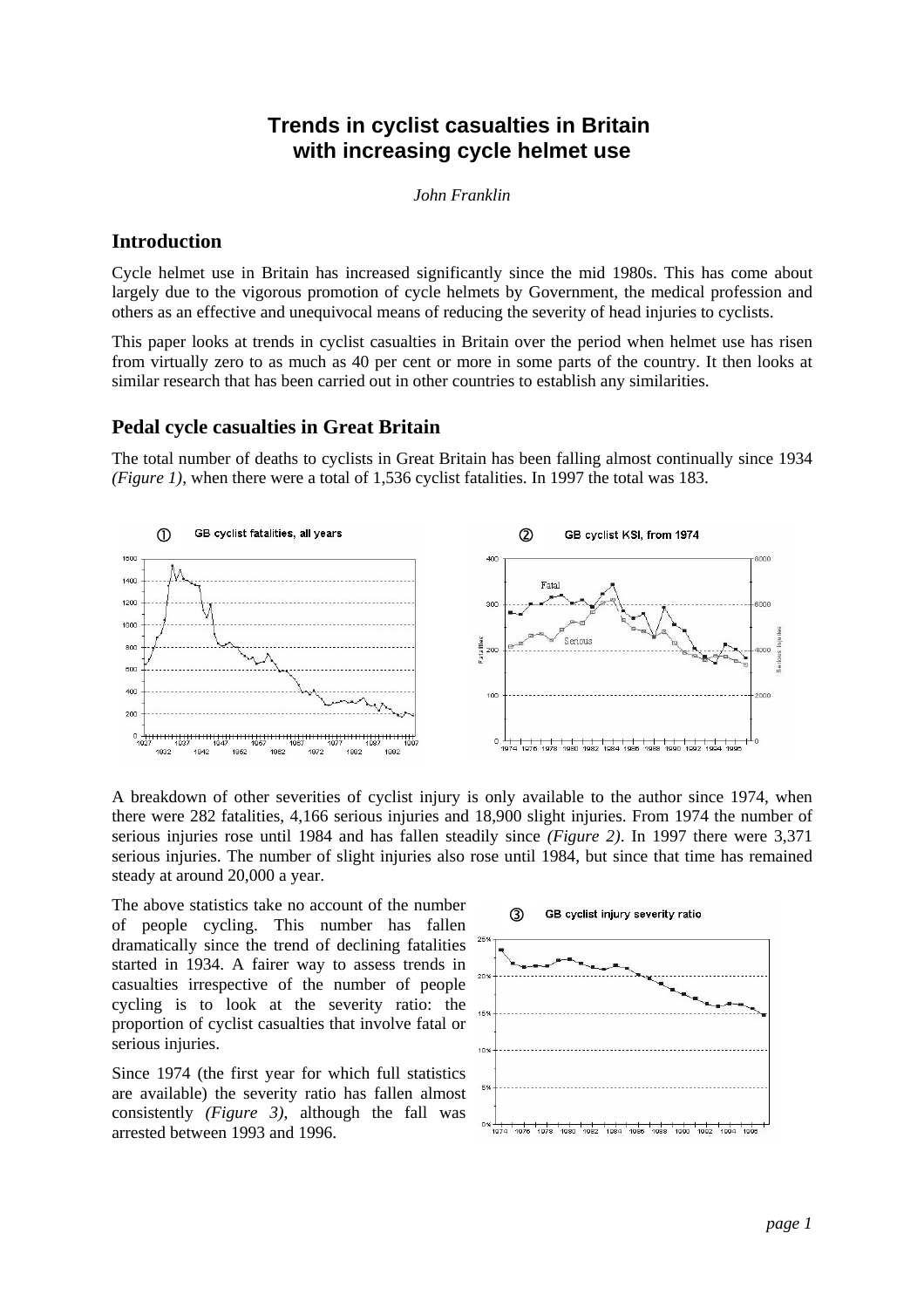# **Helmet trends, Great Britain**

Until the mid 1980s helmet use was rare amongst British cyclists. Helmet use started to grow from about 1986 but take-up was slow for some years. By 1996, however, helmet use had risen to an average of 16% throughout Britain, and was about 18% in 1998.

A growth of around 16% in helmet use over a decade is significant, and might be expected to result in a noticeable impact on recorded casualties to cyclists. However, for Great Britain as a whole, the trends in fatalities, serious injuries and severity ratio show no evidence at all of a 'helmet effect', in all cases trends continuing as they had prior to helmet use becoming more popular. Indeed, what change there has been in severity ratio would suggest that the proportion of serious injuries actually *increased* during the time of greatest helmet take-up.

## **Greater London**

Greater London has probably the largest incidence of helmet use by cyclists in Great Britain. Over the decade to 1996, wearing rates rose from close to zero to about 40 per cent.

The number of cyclist fatalities in Greater London<sup>1</sup> has fallen in most years since 1981 (Figure 4), the continuation of a trend from previous years. Serious injuries, on the other hand, show no clear trend, but have increased in total number since 1994.

As for Great Britain, the severity ratio provides a fairer way to assess trends independently of the number of people cycling. For cyclists *(Figure 5)* there has been no improvement on the severity ratio



of the early 1980s and, indeed, the seriousness of casualties has increased since 1994.

The trends in fatalities, serious injuries and severity ratio for Greater London show no evidence of influence by the increased wearing of cycle helmets. Indeed, serious injuries (both in total and as reflected by the severity ratio) increased noticeably during the period of greatest helmet take-up.

It may, of course, be that some mitigating factor is cancelling out benefits achieved through helmet use. In this context it is instructive to consider the severity ratio in Greater London for pedestrian road casualties *(Figure 5)*. This shows a trend very similar to that for cyclists. However, since 1985 the average seriousness of pedestrian casualties has decreased more than that for cyclists, and the severity ratio has not increased since 1994. Clearly, pedestrian trends have not been influenced by the wearing of helmets.

# **Cambridge**

Cambridge is the British city with the greatest amount of cycling. Helmet use by Cambridge cyclists had reached 33 per cent by 1998 – lower than in London, but still twice the national average.

<sup>&</sup>lt;sup>1</sup> All Greater London statistics exclude the City of London.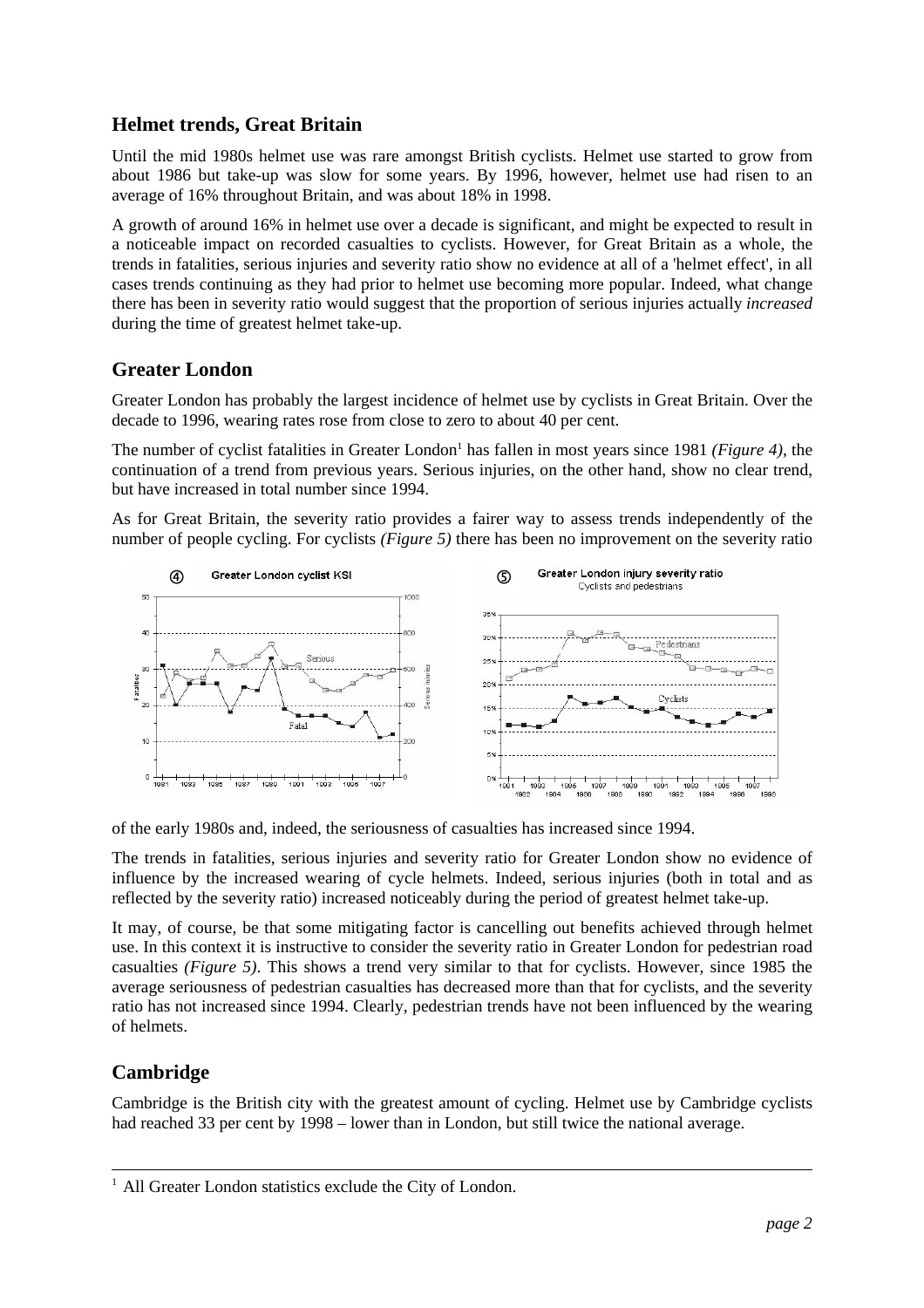Fatalities in Cambridge have held steady since 1981, although numbers are very small at just 1 or 2 a year. Serious injuries fell by half from 1981 to 1998

and the severity ratio *(Figure 6)* has declined steadily for many years.

Once more it is difficult to see any improvement in casualties or the severity ratio in later years that might be attributable to the large increase in the use of cycle helmets.

#### **International experience**

The largest sample ever used in an assessment of the effectiveness of cycle helmets was made by Rodgers<sup>2</sup> in 1988 when he studied over 8 million cases of injury and death to cyclists in the USA



over 15 years. He concluded that there was no evidence that hard shell helmets had reduced the head injury and fatality rates. Indeed, he suggested that helmeted riders are more likely to be killed.

A study by Kunich<sup>3</sup> analysed cyclist and pedestrian fatalities for the USA from 1986 to 1996, during which period cycle helmet use rose from close to zero to 30 per cent or more. Although cyclist fatalities fell during this period, the decline was proportionately less than for pedestrians, and the continuation of a long-term trend most probably associated with decreased exposure. Kunich concluded that there is no evidence that cycle helmets are effective in reducing deaths.

Burdett carried out a similar analysis for Canada from 1975 to 1997. Fatality trends were similar for cyclists and pedestrians throughout the period, and both fell. Although cycle helmet use had risen to 50 per cent by 1997, there is no detectable impact on the fatalities recorded.

In Australia, mandatory helmet laws from 1990 - 1992 provided a whole-population sample with which to assess the effectiveness of a large increase in helmet use. Early official studies claimed a success as head injuries declined significantly, but the studies failed to take account of the large decrease in cycle use brought about by the helmet laws or the concurrent trends in declining head injury across all road users. However, the Australian Road Accident Prevention Research Unit has subsequently reported<sup>4</sup> that head injuries since helmet use became compulsory may only have fallen by 11 per cent<sup>5</sup> – less than the decrease in cycle use. Despite a large increase in helmet use, the risk of head injury amongst people who continue to cycle has risen, and in some parts of Australia injury rates are at an all-time high.

<sup>2</sup> *Reducing Bicycle Accidents: A re-evaluation of the impacts of the CPSC bicycle standard and helmet use*, Rodgers. Journal of Product Liability, Vol 11 pp 307 - 317, 1988.

<sup>3</sup> *Latest CPSC helmet standard and US fatality trends*, Kunich. 1998.

<sup>4</sup> *An economic evaluation of the mandatory helmet legislation*, Road Accident Prevention Research Unit, November 1999.

<sup>&</sup>lt;sup>5</sup> An alternative, and less likely, scenario predicted a maximum fall in injuries of 20 per cent, still no more than the decrease in cycle use.